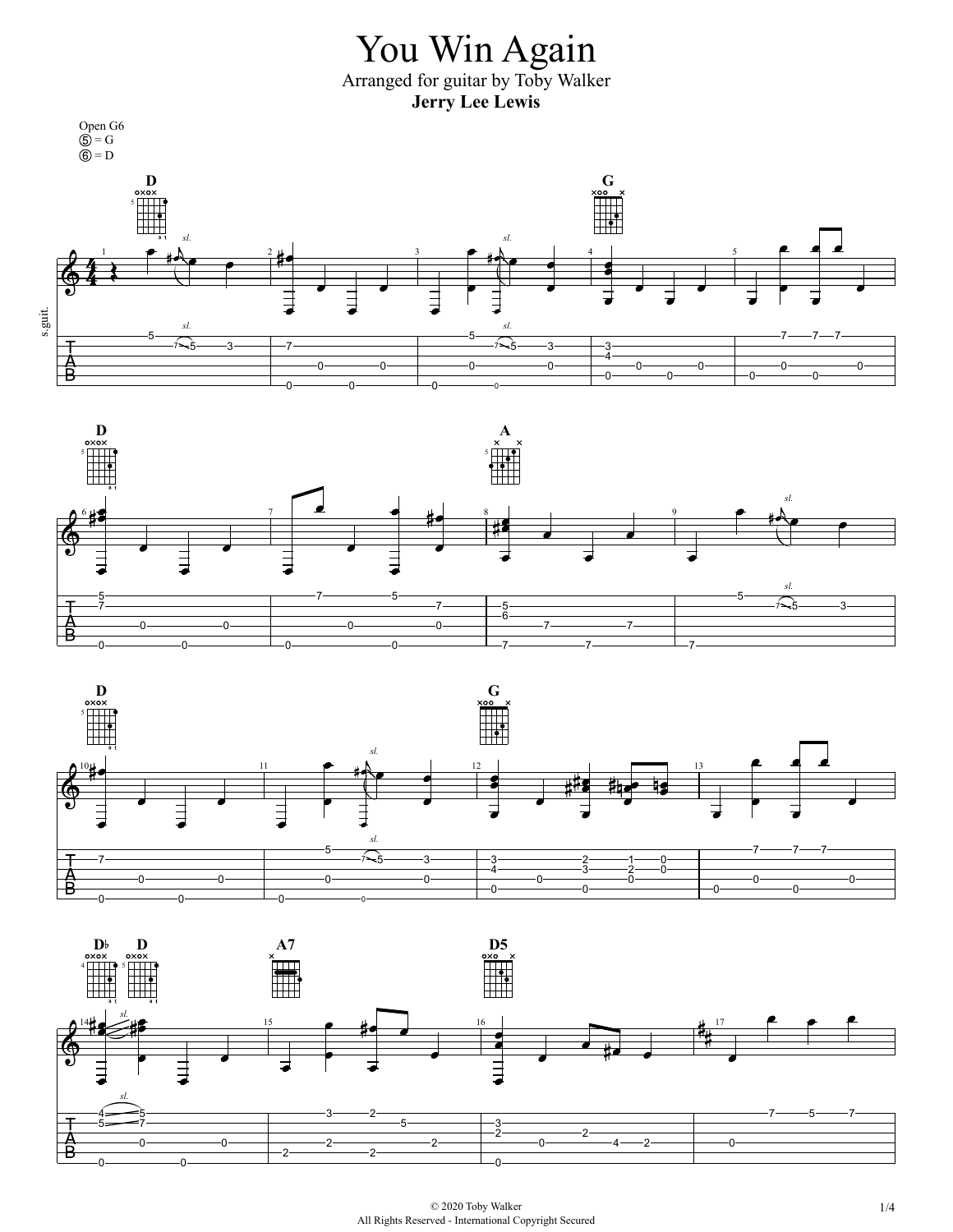







2/4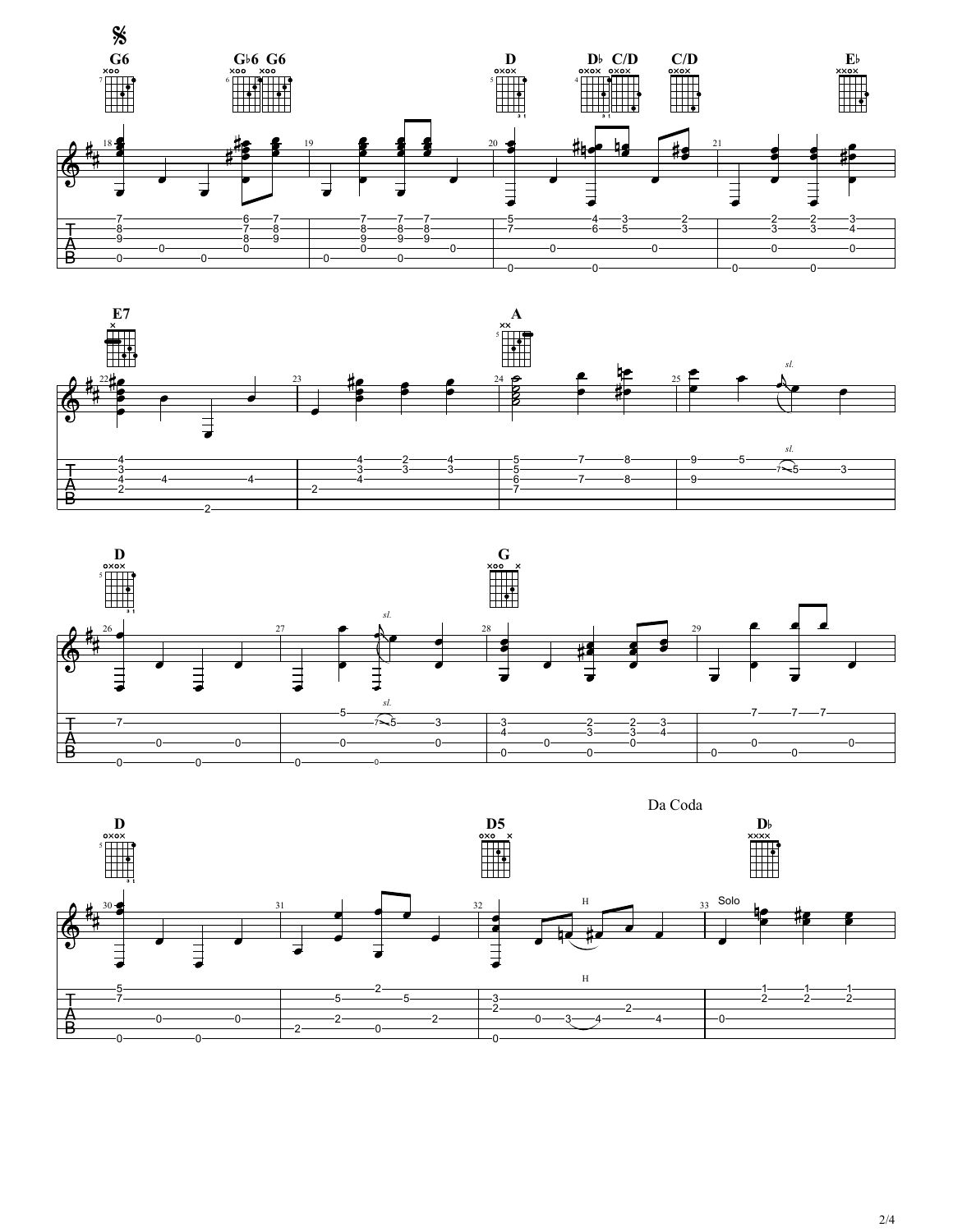







3/4